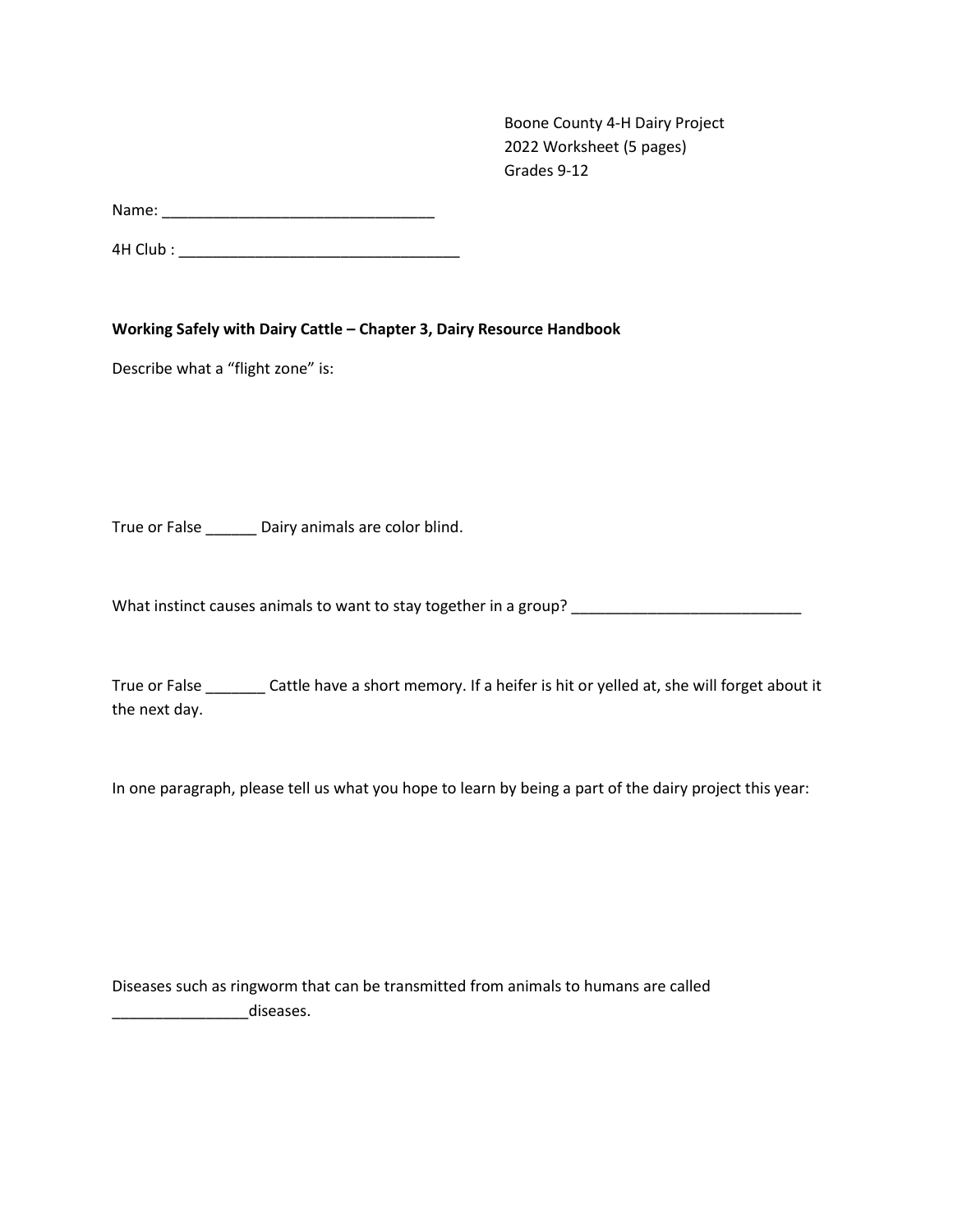If you see a younger 4-H member being dragged around by their show heifer, describe how you would safely correct the situation using proper cattle handling techniques.

In one paragraph, describe how you could be a positive role model to the younger Boone County 4-H Dairy members.

## **Health Management and Diseases – Chapter 6, Dairy Resource Handbook**

What is the most important thing you can feed a newborn calf to prevent disease? \_\_\_\_\_\_\_\_\_\_\_\_

Why is it necessary for a calf to be "dehorned"?

\_\_\_\_\_\_\_\_\_\_\_\_\_\_\_\_\_\_\_\_\_\_\_\_\_\_ is another name for a difficult birth.

Please list one method to stimulate breathing in a newborn calf: \_\_\_\_\_\_\_\_\_\_\_\_\_\_\_\_

Why is it important to dip a newborn calf's navel with 7% Iodine?

In addition to feeding milk to the calf, what can be gained by offering water?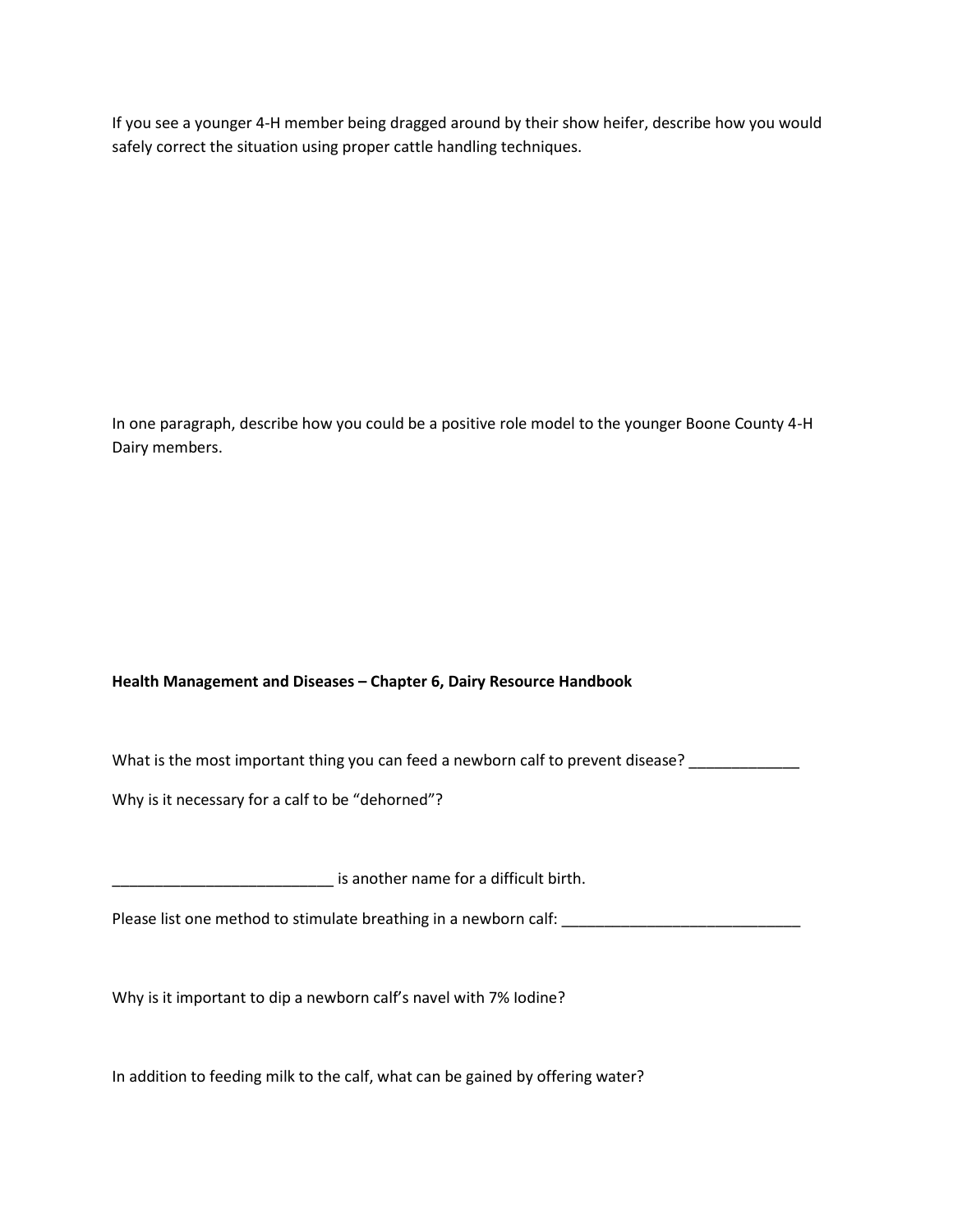True or False \_\_\_\_\_\_\_\_\_\_ Pneumonia can be caused by a bacteria or a virus.

If a calf becomes dehydrated because of scours, what could you feed to help her recover? \_\_\_\_\_\_\_\_\_\_

True or False Calves should be eating 1.5 - 2 pounds of feed (grain) for 3 consecutive days before they can be weaned from milk.

If a Holstein heifer is bred at 15 months of age, how many pounds should she weigh?

What is the cause of Ketosis? \_\_\_\_\_\_\_\_\_\_\_\_\_\_\_\_\_\_\_\_\_\_\_\_\_\_\_\_\_\_\_\_\_\_\_\_\_\_\_\_\_\_\_\_\_\_\_\_\_\_\_\_\_\_\_\_\_\_\_\_

Name two symptoms of a DA (twisted stomach): 1) \_\_\_\_\_\_\_\_\_\_\_\_\_\_\_\_\_\_\_ 2) \_\_\_\_\_\_\_\_\_\_\_\_\_\_\_\_\_\_\_\_

True or False \_\_\_\_\_\_\_ To prevent "Hardware disease" you can place a magnet in a cow's reticulum.

Most cows are "dried off" \_\_\_\_\_\_ days before they are due to calve. This allows the udder to regenerate before her next lactation.

Please explain what a clinical disease is:

True or False \_\_\_\_\_\_\_\_ an Intramuscular (IM) injection should be given in the neck.

Why is biosecurity important?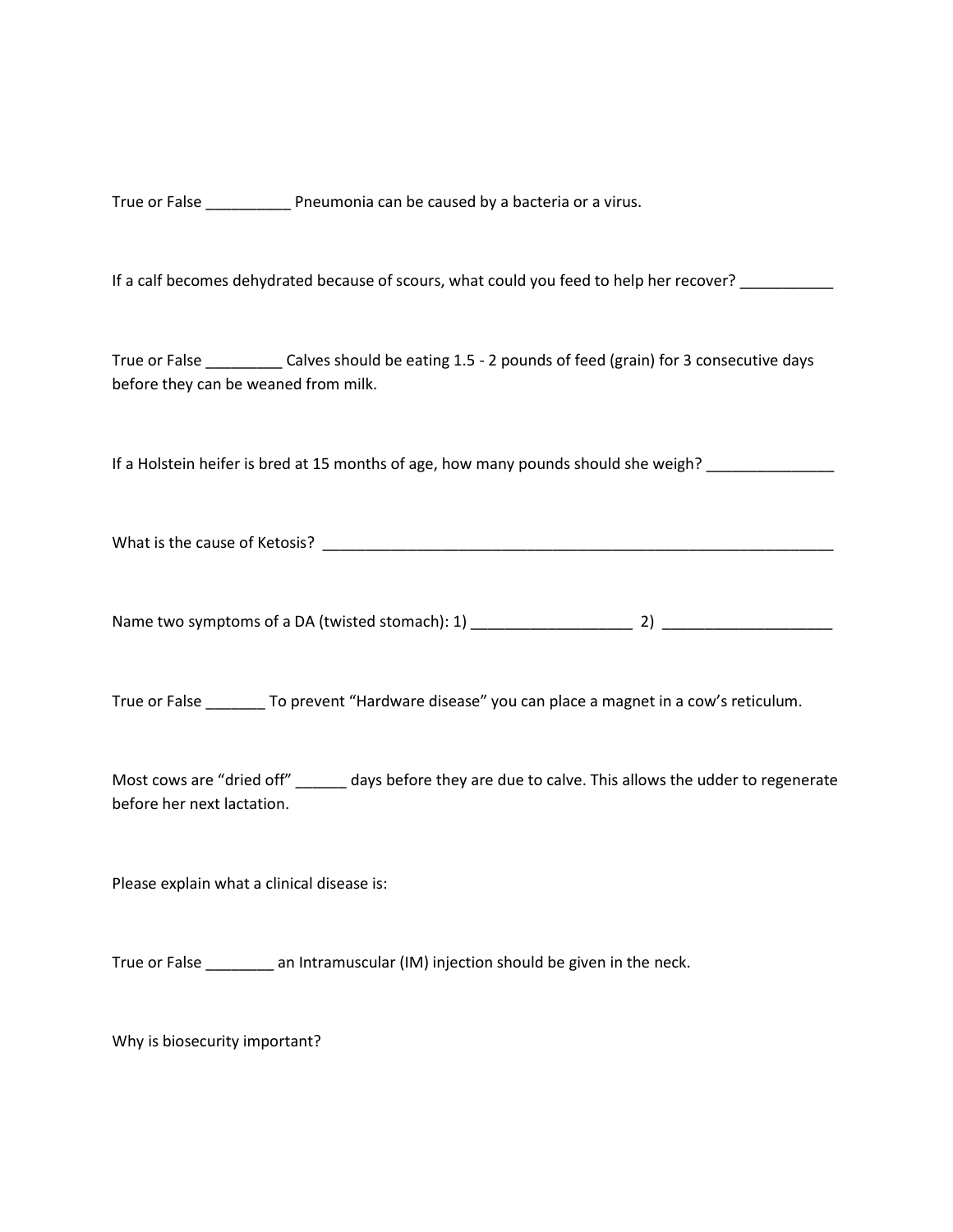| Milk Processing and Dairy Products - Chapter 12, Dairy Resource Handbook |
|--------------------------------------------------------------------------|
|--------------------------------------------------------------------------|

How many pounds of whole milk does it take to make one pound of Cheese? \_\_\_\_\_\_\_\_

What gives butter it's natural golden color? \_\_\_\_\_\_\_\_\_\_\_\_\_\_\_\_\_\_

Starting with "Clarification", what are the six remaining steps of processing fluid milk?

1)\_\_\_\_\_\_\_\_\_\_\_\_\_\_\_\_\_\_\_\_ 2)\_\_\_\_\_\_\_\_\_\_\_\_\_\_\_\_\_\_\_\_\_\_ 3)\_\_\_\_\_\_\_\_\_\_\_\_\_\_\_\_\_\_\_\_\_

 $4)$  (3)

Explain what happens to fat particles when milk is homogenized:

True or False \_\_\_\_\_\_\_\_ Yogurt is made by going through a fermentation process.

What is your favorite dairy product? \_\_\_\_\_\_\_\_\_\_\_\_\_\_\_\_\_\_\_\_\_\_\_\_\_\_\_\_\_\_\_\_\_\_\_\_

Why is it important for milk to be stored above freezing, but below 40 degrees on the farm?

True or False \_\_\_\_\_\_\_\_\_ Milk is tested for antibiotic residues before it is processed.

Referencing the following website, what % of all greenhouse gas is produced by ruminants in the USA?

websitehttps://www.ucdavis.edu/food/news/making-cattle-more-sustainable